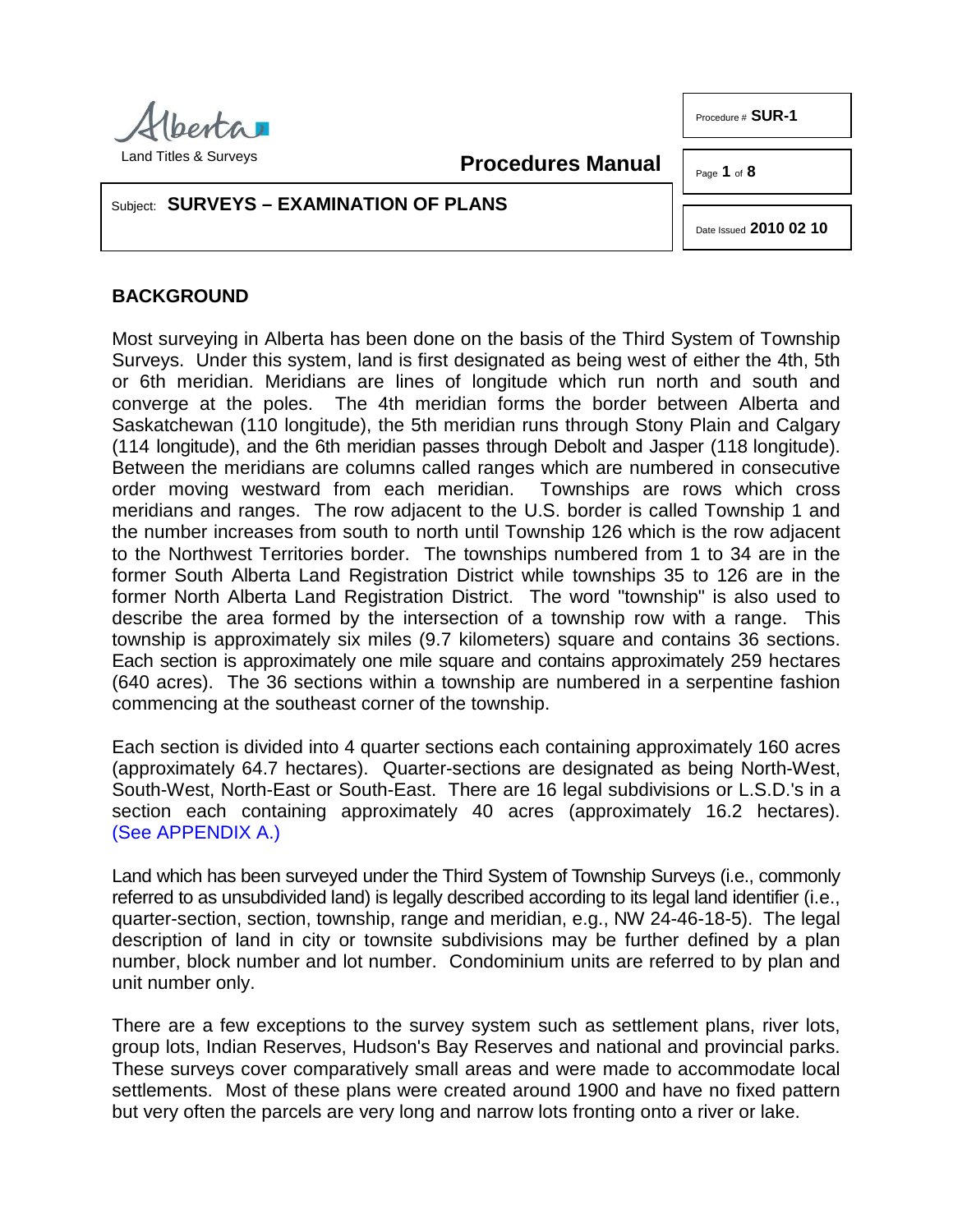The settlements were generally given a local name such as St. Albert Settlement.

Occasionally, land was given a metes and bounds description rather than using a plan of survey. This is a method of describing a parcel in words with reference to surveyed boundaries and distances. Metes and bounds descriptions are no longer acceptable to create new parcels.

## **REGISTRATION PROCEDURE**

The following is a list of requirements for plans submitted to the Land Titles Office for registration. While the requirements are generally applicable to all situations, there may be special cases where compliance with the requirements is not possible or where some deviation from them is desirable. Deviations must be approved by the Director of Surveys or the Land Titles Office, as applicable.

1. **Size of Plans and Format to be Used** - Any plan intended for registration must be in a digital format approved by the Registrar. See the Registries website <http://www.servicealberta.gov.ab.ca/1075.cfm> regarding policy and procedure for the preparation of digital plan. The plan must not be more than 75 centimetres in width or 300 centimetres in length unless in the opinion of the Registrar a plan of greater width or length is necessary. No plan should be smaller than 35 centimetres by 40 centimetres.

2. **Accuracy, Quality and Text Size** - All plans being presented for registration must be neat, of good quality draftsmanship and drawn accurately to scale. The minimum text size should be 2 millimetres.

3. **Margin** - A marginal outline not less than 2 centimetres from the edge of the plan is to be drawn around all sides of the plan. No information is to appear outside the marginal line.

4. **Outlining** - The area of the plan to be registered is to be outlined. Neither the symbols nor the data on the plan should be obscured by the outline. When outlining a plan, careful consideration is to be given to the line weight. The outline is to be 3 to 4 times the thickness of the normal line weight of the plan. It must be bold enough to eliminate any possibility of confusion as to the area that is to be registered under the plan.

5. **Heading** - Each plan must bear a heading, preferably on the top right-hand side, which states:

- a) the nature or type of plan,
	- e.g., "Plan showing survey of Public Work (Road)"

"Plan showing survey of Oil Pipe Line Right of Way"

"Plan showing survey of Subdivision of Lot 1, Block 7, Plan 8810001 within the NW 1-20-4-4"

b) the location of the area affected described by quarter section, section, township, range and meridian or by river lot or by lot, block and registered plan number and the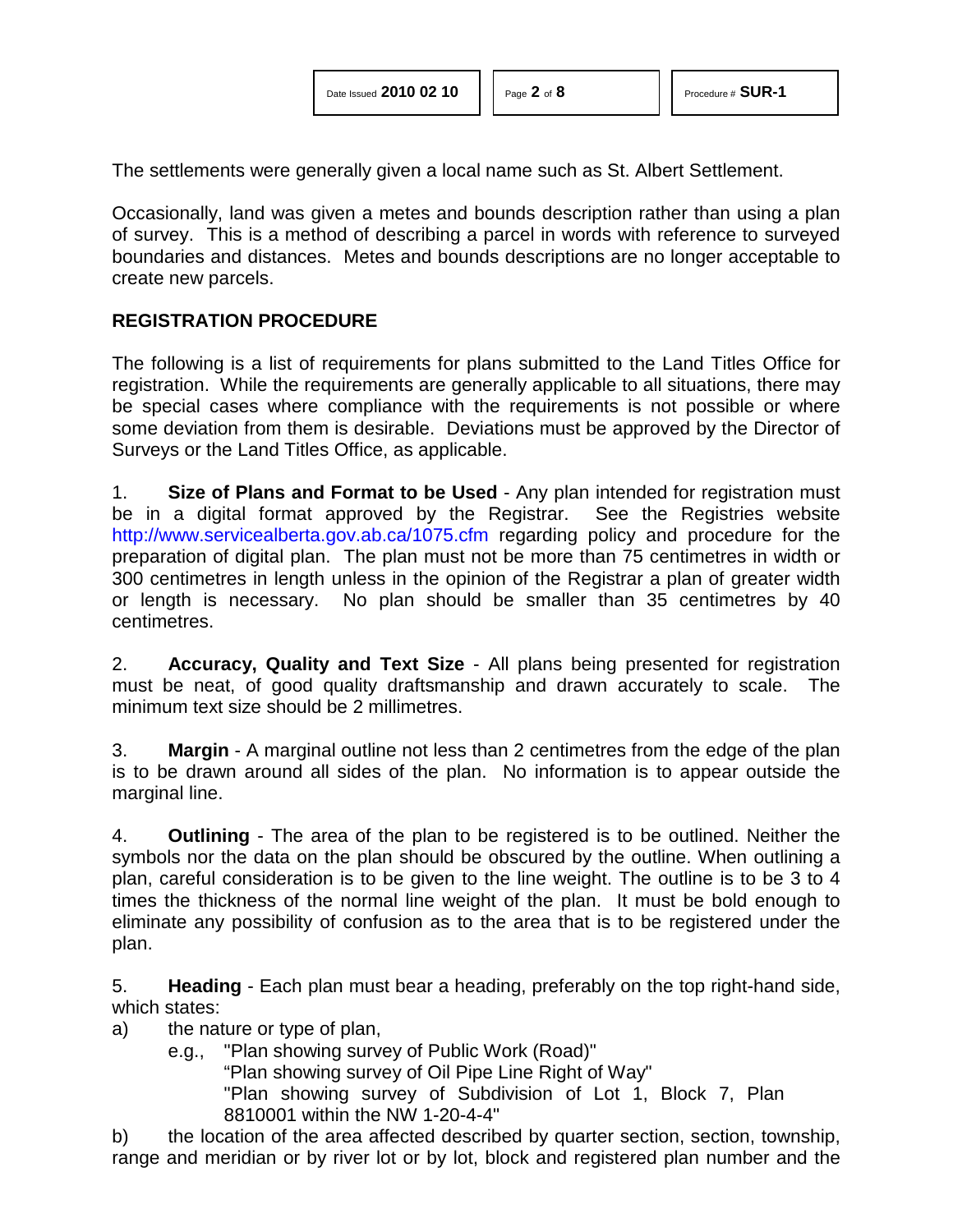quarter section, section, township, range and meridian. If the area shown on the plan is a re-subdivision of part of an area, the words "part of" are to be included in the heading. If a plan shows a river lot or settlement lot, the theoretical township identifier must be shown.

- c) the full name of the municipality
- d) the scale of the plan

No company logos are permitted on the plans.

6. **Scale** - The 1, 2 and 5 scale (i.e., 1:1, 1:2, 1:5), the National Standard of Canada scale, should be adhered to. No plan should be on a ratio scale of less than one to five thousand. In addition to the scale statement in the heading, scales are to be shown graphically.

7. **Details** - Details should be shown in an enlargement when any portion of a new plan of survey requires excessive information or where the scale of the plan is such that all of the information cannot be shown in the body of the plan. The scale of the detail must always be shown and should follow the 1:1, 1:2 and 1:5 scale.

8. **Arrangement of Data** - All data is to be legible and must be placed on the plan so that it can be read from left to right or from the bottom to the top of the plan. Survey control data shown on the plan must not cross lot lines. In cases where this becomes necessary, a separate network for control ties should be shown on the plan. If the control ties are shown on the body of the plan, they must be shown in broken lines.

9. **Orientation** - The north direction of the reference meridian must be indicated by an arrow drawn on the plan. The area shown on the plan should be oriented in such a way that the direction of north is towards the top of the plan.

10. **Plan Registration Information** - The following is to be drafted on the top right hand corner of the plan:

Plan No. Entered and Registered on Instrument number

A.D. Registrar

11, **Surveyor's Affidavit** - All plans of survey must be accompanied by an affidavit [\(SURVEY-FORM 1\).](http://www.servicealberta.ca/pdf/ltmanual/SURVEY-FORM1.pdf) The following information is to be drafted on the plan:

Permit Stamp (if applicable) Name of the Surveyor: Surveyed between the dates of and in accordance with the provisions of the Surveys Act.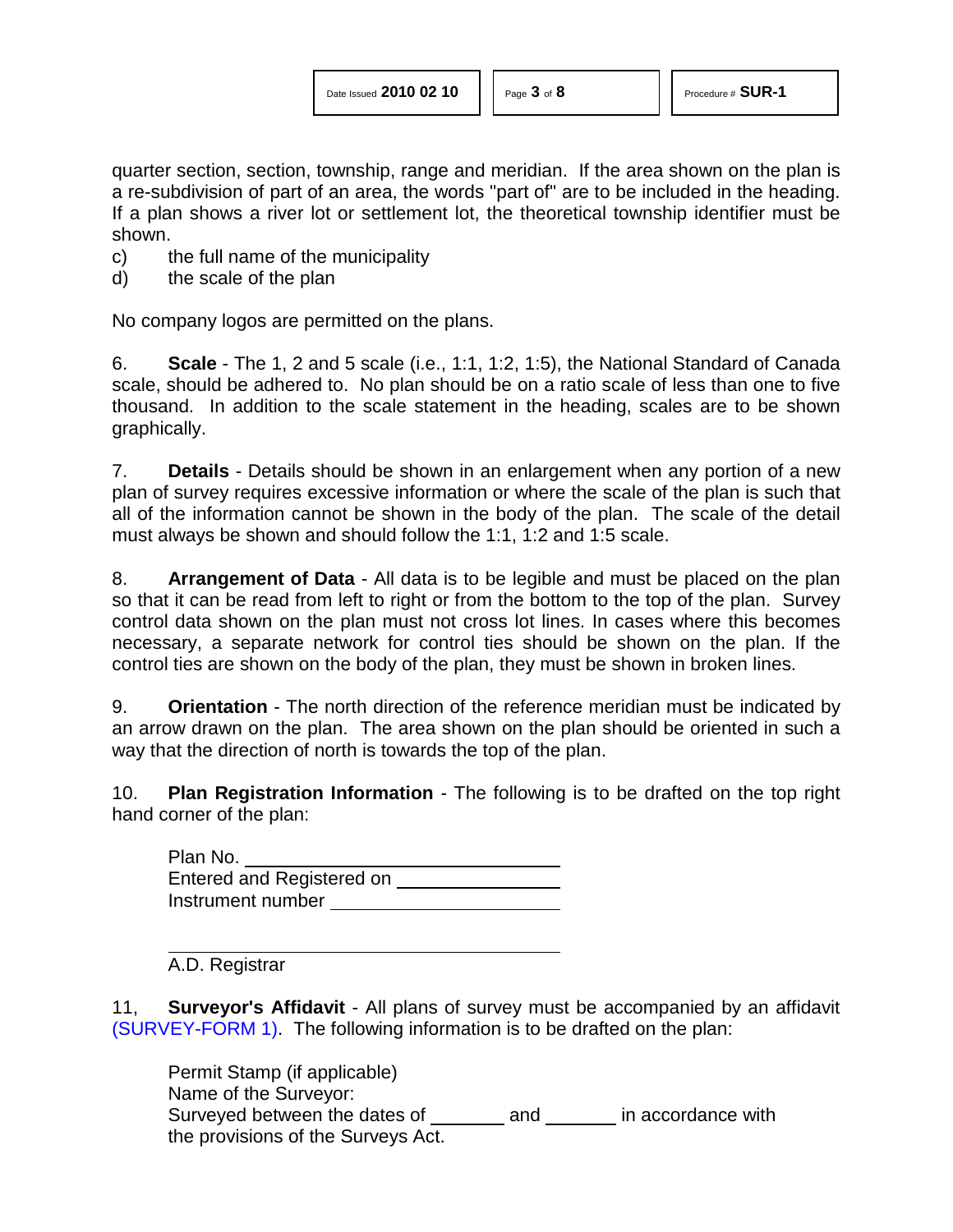12. **Legend** - The legend is to contain an explanation of all symbols and abbreviations or other information required to interpret the plan of survey. An example of a legend is:

- Area to be registered shown outlined thus and contains hectares (area segregations where applicable)
- Statutory iron posts found shown thus
- Statutory iron posts planted shown thus
- Lots designated PUL are Public Utility Lots
- Distances are in metres and decimals thereof
- Lots designated MSR are Municipal and School Reserves
- Distances on curves are arc distances
- School authority is \_\_\_\_\_\_\_ and its address is \_\_\_\_\_\_.

13. **Abbreviations** - The following abbreviations are to be used on the plan and explained in the legend. All other abbreviations used are also to be explained in the legend.

| ASCM     | - Alberta Survey Control Marker        |
|----------|----------------------------------------|
| Blk.     | - block                                |
| Bdy.     | - boundary                             |
| B.C.     | - beginning of curve                   |
| B.M.     | - bench mark                           |
| B.T.     | - bearing tree                         |
| Calc.    | - calculated                           |
| Ck.m.    | - check measured                       |
| Chd      | - chord                                |
| Cop.     | - copied                               |
| C.S.     | - countersunk                          |
| C. of T. | - certificate of title                 |
| Conc.    | - concrete                             |
| Cor.     | - corner                               |
| D.H.     | - drill hole                           |
| E.C.     | - end of curve                         |
| EDM.     | - electromagnetic distance measurement |
| Fd.      | - found                                |
| ha       | - hectare                              |
| I.       | - iron post                            |
| I.Bar    | - iron bar                             |
| I.R.     | - Indian Reserve                       |
| L.P.     | - lead plug                            |
| L.S.     | - legal subdivision                    |
| М.       | - mound or meridian                    |
| Mp.      | - marker post                          |
| Mkd.     | - marked                               |
| Mon.     | - monument                             |
| Obl.     | - obliterated                          |
| Р.       | - standard C.L.S. Post (Brass Cap)     |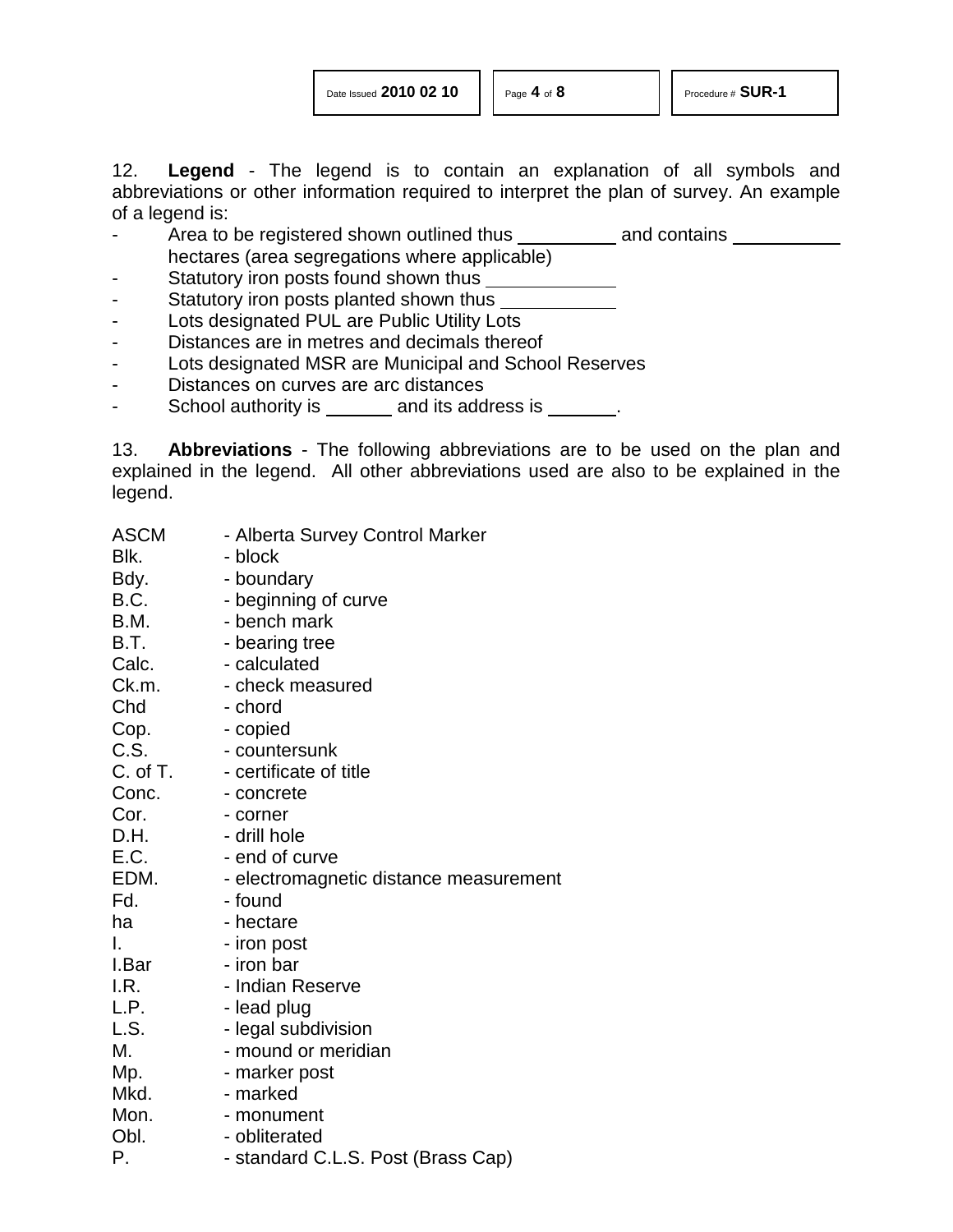$\triangle$ P.C.C. - point of change of curvature P.I. - point of intersection Pl. - placed P.C. - point of curvature (tangency) Pit - 4 pits R. - radius Ref. Figure - reference Rge. - range Re-est. - re-established Res. Fight-of-was restored<br>R/W - right-of-w - right-of-way Rly. - railway Sec. - section S.M. - stone mound S.T. - sub-tangent T. T. Twp. - township Wo. - wooden post Wit. - witness - central angle of curve

14. **Symbols** - Monuments found or placed are to be indicated on the plan by the use of the following symbols. Descriptive notes are to be shown in accordance with item 13, where it is necessary, in order to clearly show what was found and what was left at every corner used or established by the survey.

- $\bigcirc$ statutory iron post placed
	- statutory iron post found (including D.L.S. pattern or brass cap post)
- $\Box$  wooden post placed
- wooden post found
- $\diamondsuit$  iron bar placed
- iron bar found
- $\circledcirc$ witness monument placed
- $\bullet$ witness monument found
- ▲ Alberta Survey Control Marker found
- $\bigcap$ auxiliary monument placed (e.g., describe as drill hole placed, lead plug placed, cut cross placed, etc.)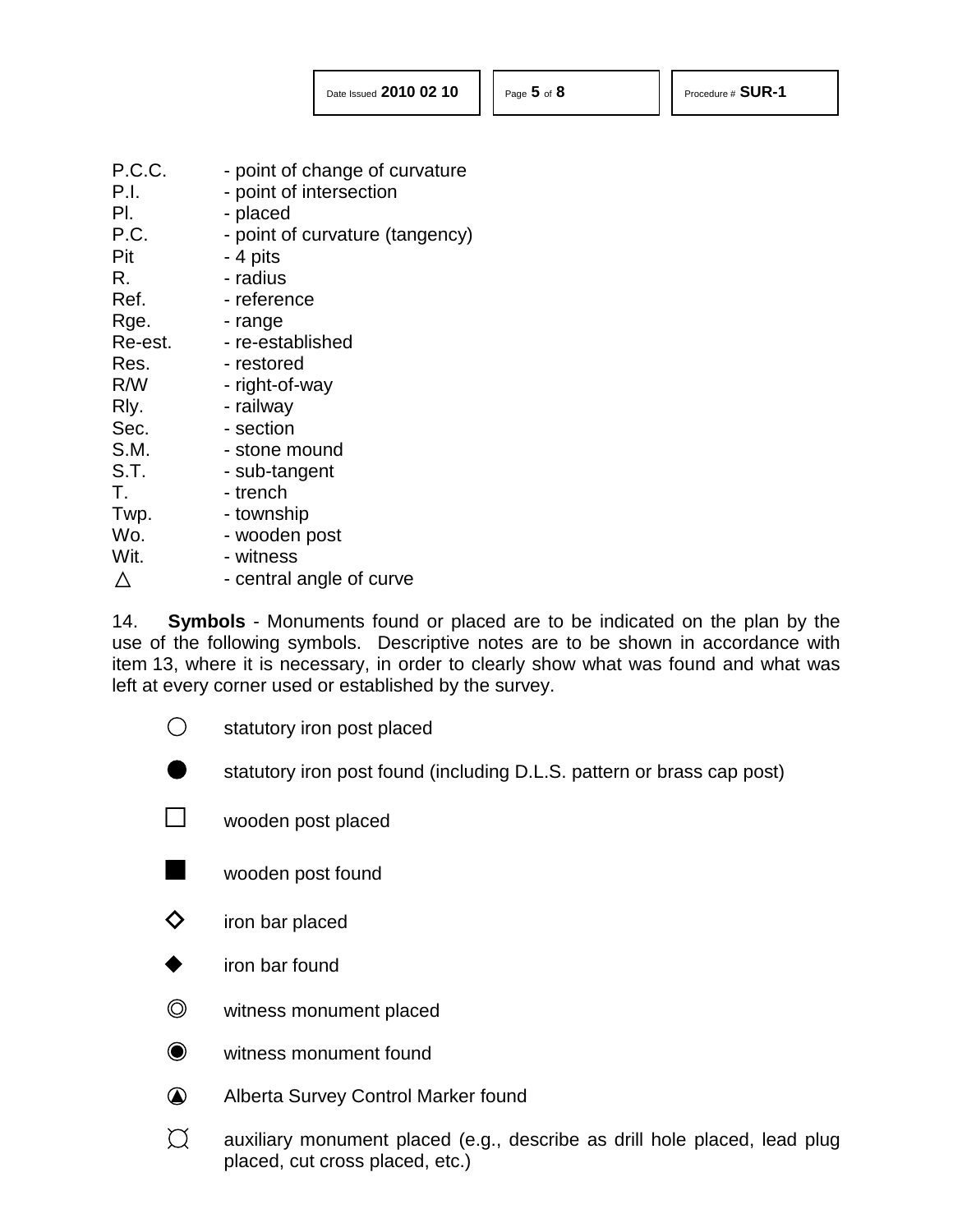D auxiliary monument found (e.g., describe as drill hole found, lead plug found, cut cross found, etc.)

traverse station placed



traverse station found

well head

Note: for wellsite surveys, see "Unsurveyed Territory", in the Survey Regulations, A.R. 150/88.

## 15. **Original Boundaries**

a) The plan must show the original boundaries of the quarter section, settlement lot or other surveyed parcel to the extent necessary to clearly identify the location of the area surveyed. The original section, settlement lot or parcel boundaries outside the area being registered are to be shown in full black lines and interior quarter section boundaries are to be shown in broken lines.

b) The registration numbers of previously registered adjacent plans must be shown.

c) Where it is unclear, the designation of the original quarter section or parcel boundaries is to be shown by a notation made beside them on the plan (e.g., "North Bdy. of N. E. 9-28-7-5").

d) The boundaries or limits of the area, road or right of way must not be shown in broken lines.

16. **Natural Boundaries** - When the land in an area shown on a plan is bounded by the bank of a body of water, the current bank must be shown on the plan and plotted at the final plan scale to an accuracy of 0.5 mm. The position of the natural boundary(s) can be determined by any method including a ground survey network, aerial photographs, maps, digital imagery, or another information source. The plan must contain the appropriate statement such as:

"Banks of the Saskatchewan River surveyed by John Doe, A.L.S. (Date),"

or

"Left Bank of Little River plotted from \_\_\_\_\_\_\_(Identify the aerial imagery or other remotely sensed data used, the method of data capture, and the date of data capture)."

If the bank of the water boundary is located using a ground survey network, the distance between bank identification points will not exceed 30 metre intervals and the plan must contain all relevant survey data. If the bank is plotted from aerial photographs, maps, digital imagery, or another information source that the Surveyor has not prepared, the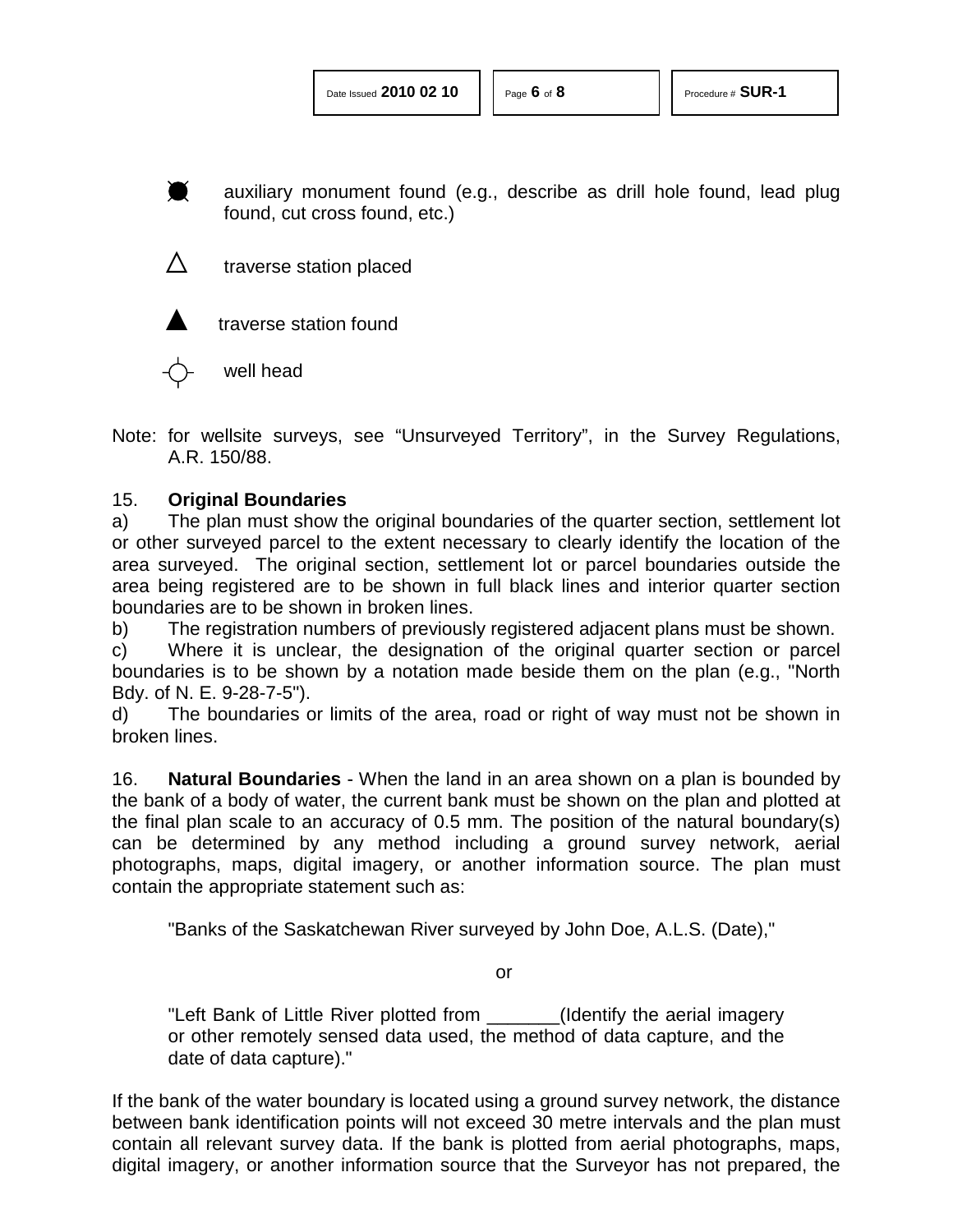plan must contain all ground verification survey data.

The name or number of the lake or river is to appear on the plan and the direction of the flow of the water, in the case of streams or rivers, is to be indicated by an arrow.

Only water boundaries are to be plotted by a sinuous line. All other boundaries must be defined by surveyed lines. Unusual cases and exceptions in displaying water boundaries usually require approval by the Land Division of Sustainable Resource Development.

#### 17. **Original Monuments**

a) When it is necessary to re-establish original boundaries in order to accurately locate and tie in the boundaries of the areas being surveyed, all original monuments or other evidence by which such original boundaries are re-established must be shown on the plan.

b) It is to be indicated on the plan if any original monument found is in poor condition, as this is often valuable information when subsequent surveys are made in the same area.

c) The restoration of any original monument found is to be noted on the plan.

18. **Incomplete Monuments** - When posts are not placed in accordance with the requirements of the Surveys Act, R.S.A. 2000, c. S-26 the reason for the omission is to be stated on the plan.

19. **Areas** - When required, areas must be shown in hectares and decimals thereof using the following guidelines:

| 0.001 ha. to 0.999 ha. | show to 0.001 ha. |
|------------------------|-------------------|
| 1.00 ha. to 9.99 ha.   | show to 0.01 ha.  |
| 10.00 ha. and up       | show to 0.1 ha.   |

Areas are not to be shown to more than 3 decimal places. In no case, other than a condominium plan, are the areas to be shown in square metres.

#### 20. **Measurements**

a) Linear measurements, defined as horizontal distances at ground elevation, are to be shown on the plan in metres and decimals thereof. They should not be shown to more than 3 decimal places.

b) When it is necessary to show linear measurements to original monuments located at considerable distances from the boundaries of the area being surveyed, the lines on which such ties are made may be shown on the plan as a broken line.

c) All calculated lengths and bearings are to be shown on the plan as calculated.

d) It is assumed that linear measurements and bearings refer to the distances between the two nearest monuments on the line on which the distance is shown if their extent is not indicated by arrows. Where there is any doubt as to the points between which the distance shown is intended to refer, the extremities of the tie should be indicated by arrows.

e) All angular measurements of the survey are to appear on the plan as full circle bearings on the various surveyed lines.